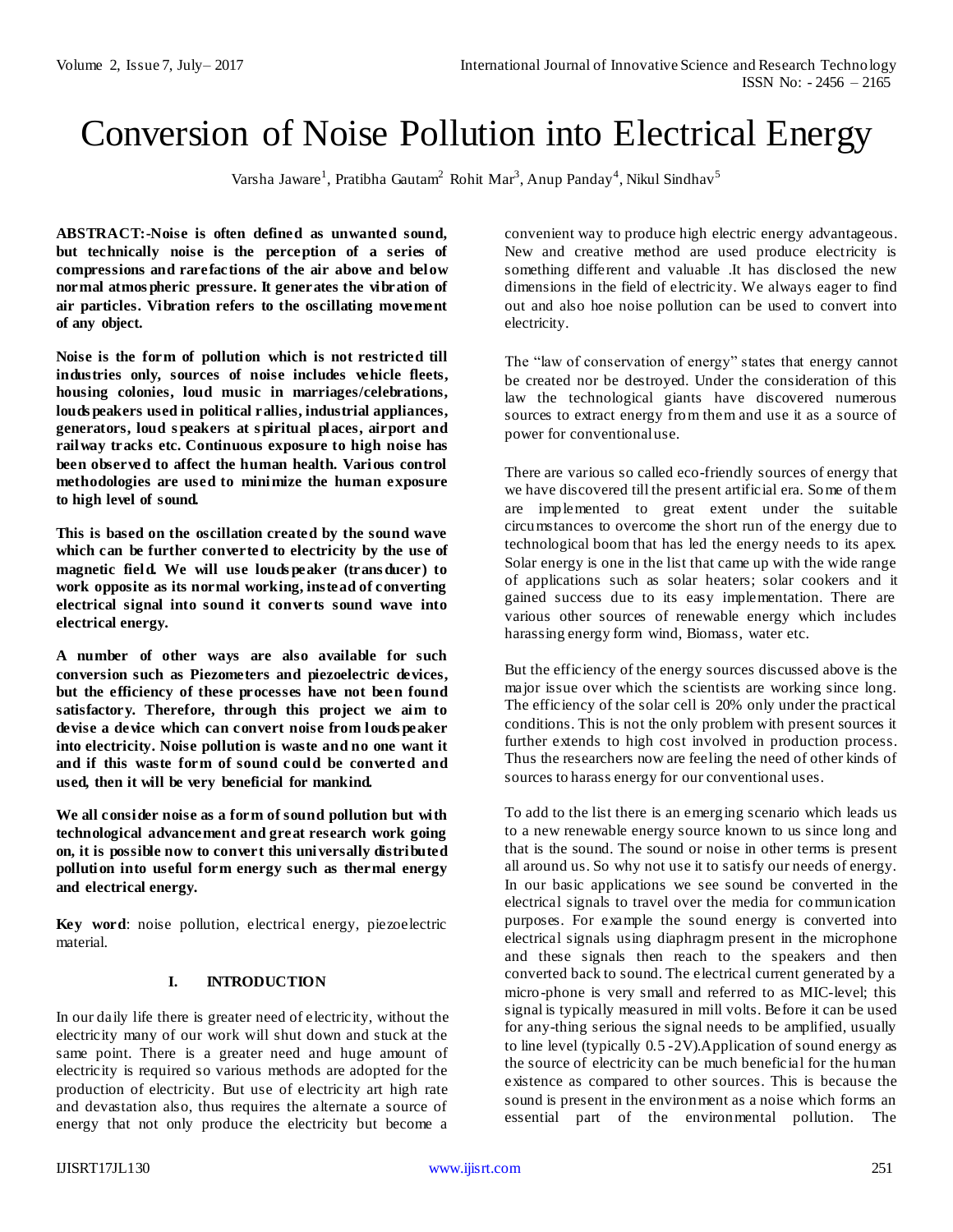concentration of noise to use it for power generation can lead to discovery of another hidden source of energy which can act as a boon to non-renewable sources such as coal, crude oil etc. which are on line of extinction.

Sound that is perceptible by humans has frequencies from about 20 Hz to 20,000 Hz. In air at standard temperature and pressure, the corresponding wavelengths of sound waves range from 17 m to 17 mm.

But have we ever imagined sound as source of electricity? No, is the answer. This is because it was stone which was left unturned by the researchers up till now but this hidden source is now emerging as the a new era in the world of renewable sources of energy. This could be easily understood by the "law of thermodynamics" which states that the mechanical energy can be converted to electrical energy.

# *A. Nature of sound and it effects*

Sound energy is a mechanical energy which travel in the form of wave, mechanical wave that is an oscillation of pressure which need medium to travel i.e. it could not travel through vacuum. In medium like liquid and gas sound is transmitted as longitudinal wave whereas through solid it could be transmitted as both longitudinal wave and transverse. Sound could be converted into electricity as mechanical energy could be converted into electricity by the law of thermodynamics.

When sound wave travel through a medium in that medium is periodically displaced and thus oscillates with sound wave. The sound wave displace back and forth because of the potential energy compression and the kinetic energy of the oscillation. Sound energy could be easily converted into heat energy and then converted into electricity but it is not highly efficient as the loss in conversion will be more whereas the other method is converting sound energy to electricity by piezo electric material, piezoelectric materials are the crystal which converts mechanical strain to electric energy by such method. So we could see that sound is a form of mechanical energy and according to third law of thermodynamics mechanical energy could be converted into electric energy Countries like Israel, India, America and china etc. are try to give the advanced, effective and economical approaches and to produce electricity at vast scale. So it is necessary to increase the supply of electric power for that it is very essential for us to find other alternative methods to produce electric energy. Today world need electricity at every second so numerous approaches are using to produce unstoppable at high rate. Countries like ISRAEL using creative minds and producing new ideas in conference was held in December 2016.

## *B. Method for conversion of noise pollution into electrical energy*

Piezoelectric material used for the conversion of noise pollution to green energy and into electric energy.

Piezoelectric crystals are the crystals which converts mechanical strain to electric energy.

The strain applied to piezoelectric material by sound energy could be converted into electricity.

*Practical Approaches*

The term piezoelectricity define as electric charges that accumulates in certain solid materials (such as crystals, certain ceramics and biological matter such as bone, DNA etc.) in response to applied mechanical stress. The Piezoelectric effect is the liner electromechanical interaction between the mechanical and the electrical state in crystalline materials with no inversion symmetry.

Piezoelectric materials are the crystal which converts mechanical strain to electric energy. Piezoelectric materials are transducers its crystals could convert mechanical strain to electricity, the crystals are formed naturally e.g. quartz and artificially ZnO, Niobaet Lead etc. The sound energy could be converted into electricity using piezoelectric material. Piezo electric materials are transducers its crystals could convert mechanical strain to electricity, the crystals are formed naturally e.g. quartz, bone, DNA whereas artificially ZnO, lithium niobatet Lead Metaniobate the sound energy could be converted into electricity using piezo electric material. Certain single crystal materials exhibit the following phenomenon: when the crystal is mechanically strained, (here sound energy) or when the crystal is deformed by the application of an external stress, electric charges appear on the crystal surfaces; and when the direction of the strain reverses, the polarity of the electric charge is reversed. This is called the direct piezo electric effect, and the crystals that exhibit it are classed as piezoelectric crystal.

Converting sound energy to electricity by piezo electric material device could be made which will collect the sound wave that are travelling near it and that sound wave will be used to cause a strain due to pressure created by its oscillation in the piezo crystal and that will create the disturbance in its atoms resulting in the flow of electric charge on the surface of the crystal thus sound energy could be converted. And thus this sound energy could be used to perform various tasks by converting it into useful electric energy.

*Piezo Electric Material and Their Properties*

When a piezoelectric crystal is placed in an electric field, or when charges are applied by external means to its faces, the crystal exhibits strain, i.e. the dimensions of the crystal Changes.

When the direction of the applied electric field is reversed, the direction of the resulting strain is reversed. This is called the inverse piezo electric effect. So it could be seen that when the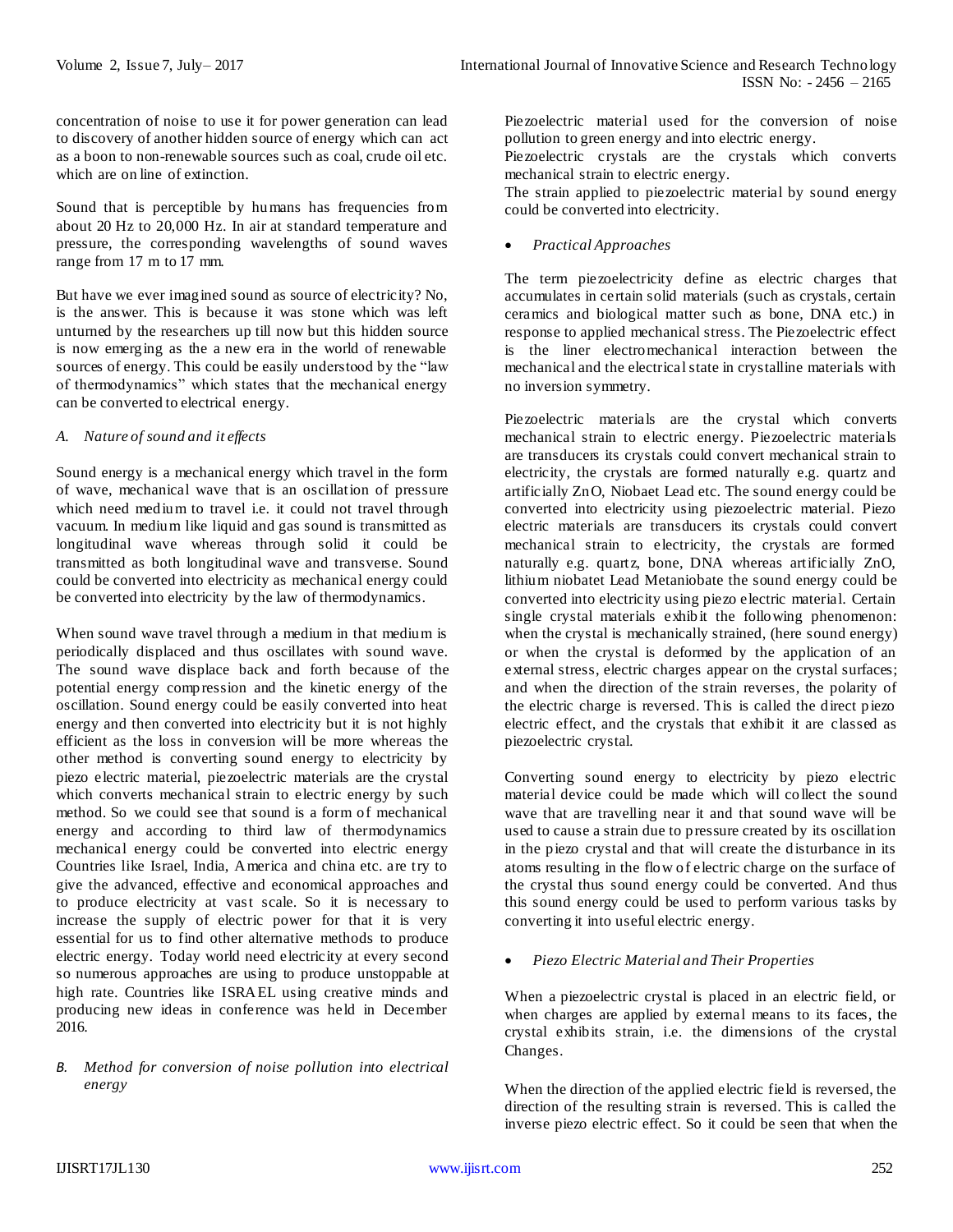sound energy is applied to the piezoelectric material it create strain in the crystal then it reverse it and the strain is converted into electric energy. This direct piezo electric effect property of piezoelectric material could be used for making the device to convert sound energy to electric energy.

Piezo converter a device could be made using piezo electric material which will collect the sound wave which are travelling near it and that sound wave will be used to cause a strain due to pressure created by its oscillation in the piezo crystal and that will create the disturbance in its atoms resulting in the flow of electric charge on the surface of the crystal thus sound energy could be converted into electricity as the piezo electric material convert mechanical strain to electric energy. And thus this sound energy could be used to perform various tasks by converting it into useful electric energy.

# **II. ADVANTAGES**

- Due to conversion from the sound to the electric energy it is the possible to use energy in abundant.
- The electric energy is the cleanest energy.
- With an effective conversion we can use this energy to lighten the street lights and can use effective signal marks of lights sensors that can prevent accidents.
- The noise pollution in runway could be used to produce electricity.
- In civil engineering, the noise from cars can be converted to electrical energy production.
- This method is very effective and therefore the scope of this smart approach never ends.

#### **III. DISADVANTAGES**

- Its efficiency is not so good so improvement is being required.
- It could not be give it's result if used in the places where decibel of sound is very low.
- It is entirely based on sound of critical value.
- Installation of the entire device is bit costlier.
- Its initial cost is high number.

## **IV. FUTURE SCOPE**

In near future if we are able to use this kind of energy then it will cause revolution in the field of the renewable sources of energy. Due to development of new sources like sound we can overcome the deficiency of electricity that we are facing in the developing countries across the world.

With the advancement of this technology we can also imagine the charging of various battery operated devices such as our mobile phones just by making a call to a friend and talking. The mobile devices will literally satisfy their name as they

will be-come quiet portable without much concern about their battery life.

Its other application field includes the lightening of the street lamps and traffic lights just by extracting the sound energy of the noise that is produced by the vehicles on the road. In this way we are not only able to reduce the noise pollution and but also utilize it as a source of electricity.

Also in the industries with the mechanical forte where very huge amount of the noise is produced as result of functioning of heavy machineries this sound can be trapped and can be used to run the low power machines used in production process.

# **V. CONCLUSIONS**

The sound energy is the unexplored source which has enormous potential to meet the future growing requirements of the electricity and serve as the eco-friendly and renewable source of energy.

This technology is not practically usable up till now due to efficiency concerns but the present work on this field makes its future quiet promising.

## **REFERENCES**

- [1]. Conversion Of Noise Pollution To Electrical Energy Department of Civil Engineering, IIMT College of Engineering, Greater Noida, Uttar Pradesh, (India).
- [2]. Conversion of Automotive Vibrations and Noise Pollution into Electrical Energy, Pursuing B.E - Department of Mechatronics Engineering, Hindusthan College of Engineering and Technology, Coimbatore, India.
- [3]. Converting Sound Energy To Electric Energy Pursuing Be At-Ramdeobaba College Of Engineering And Management, Nagpur, Department Of Electronics And Communication.
- [4]. Conversion of Sound to Electric Energy ,Alankrit Gupta, Vivek Goel, Vivek Yadav.
- [5]. International Journal Of Research In Aeronautical And Mechanical Engineering Artificial Noise Converter and Reducer Panel (ANCRP)
- [6]. Shalabh Rakesh Bhatnagar " converting sound energy to electric energy" International Journal of Emerging Technology and Advanced Engineering ISSN 2250-2459, Volume 2, Issue 10, October 2012. (Conference Paper)
- [7]. Study of Piezoelectric device for conversion of sound to electricity by Jamie Sue Rakin, University of Utah Oresto Symko. (Article)
- [8]. Shashank Priya, Robert. D. Myers, "Piezoelectric energy harvester", United States patent application publication, March 27, 2008.(Conference paper)
- [9]. Converting Sound Energy Into Electricity Using Piezoelectric Material: A Study Mr. Sankalp Shrivastava, Mr. Manish Gome, Mr. Sanjay Purohit, Mr. Chahat